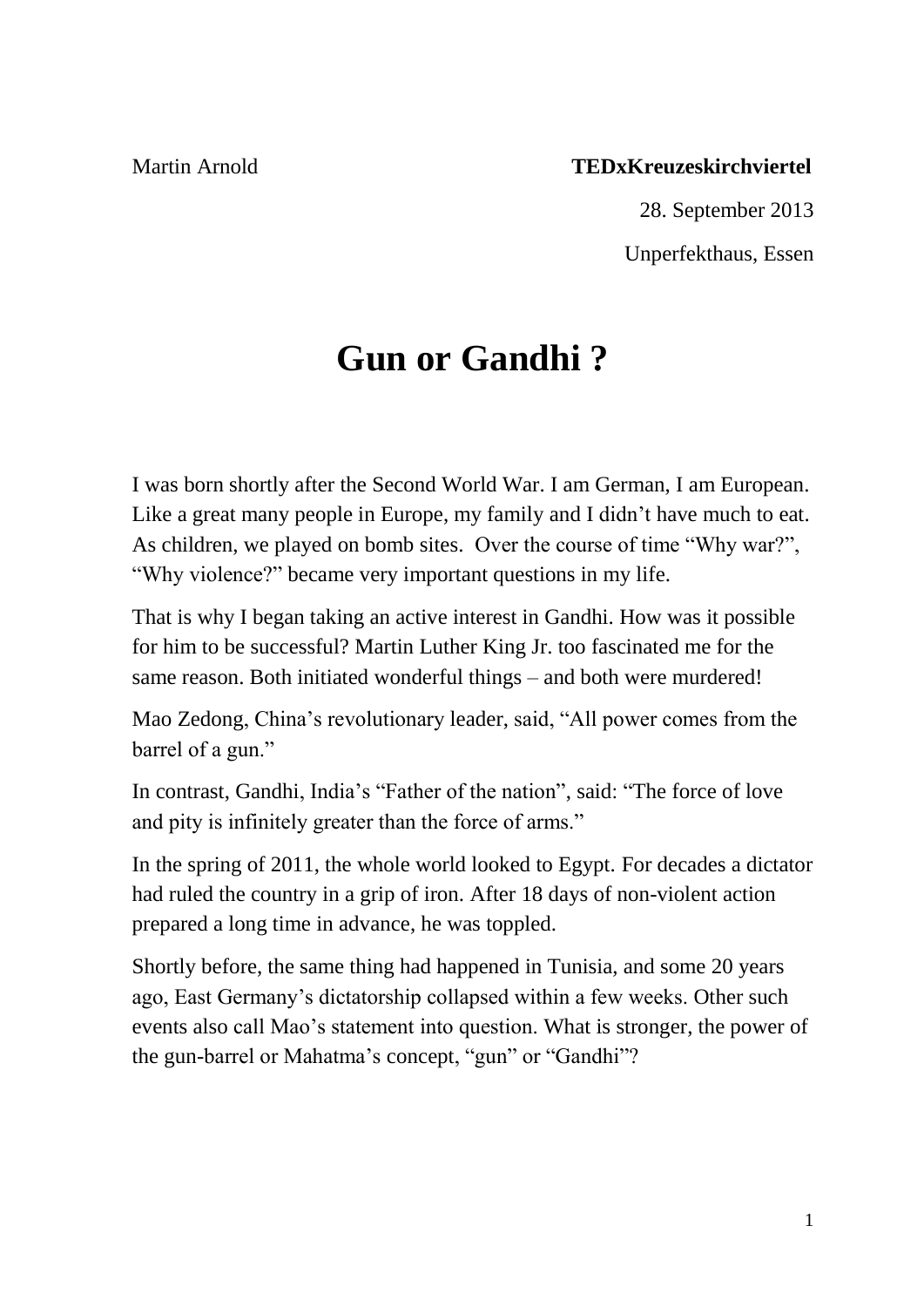#### Which idea is the most powerful?



The picture on the right shows Arnold Schwarzenegger in the role of Terminator, representing faith in violence or "the barrel of a gun". The picture on the left, with Mahatma Gandhi, represents the assumption that nonviolence is more powerful.

A research study revealed: Of 323 rebellions in favour of more democracy from 1900 to 2006, a minority were fought without weapons, or with little violence. **52 per cent** of these were successful. In contrast, of the majority using violence, only **25 per cent** were successful.



My own research showed the reason for that. There is a powerful human potential in everyone, which in certain circumstances is infectious. Gandhi described it with the new word satyagraha, in Western terms it would be the power-of-goodness.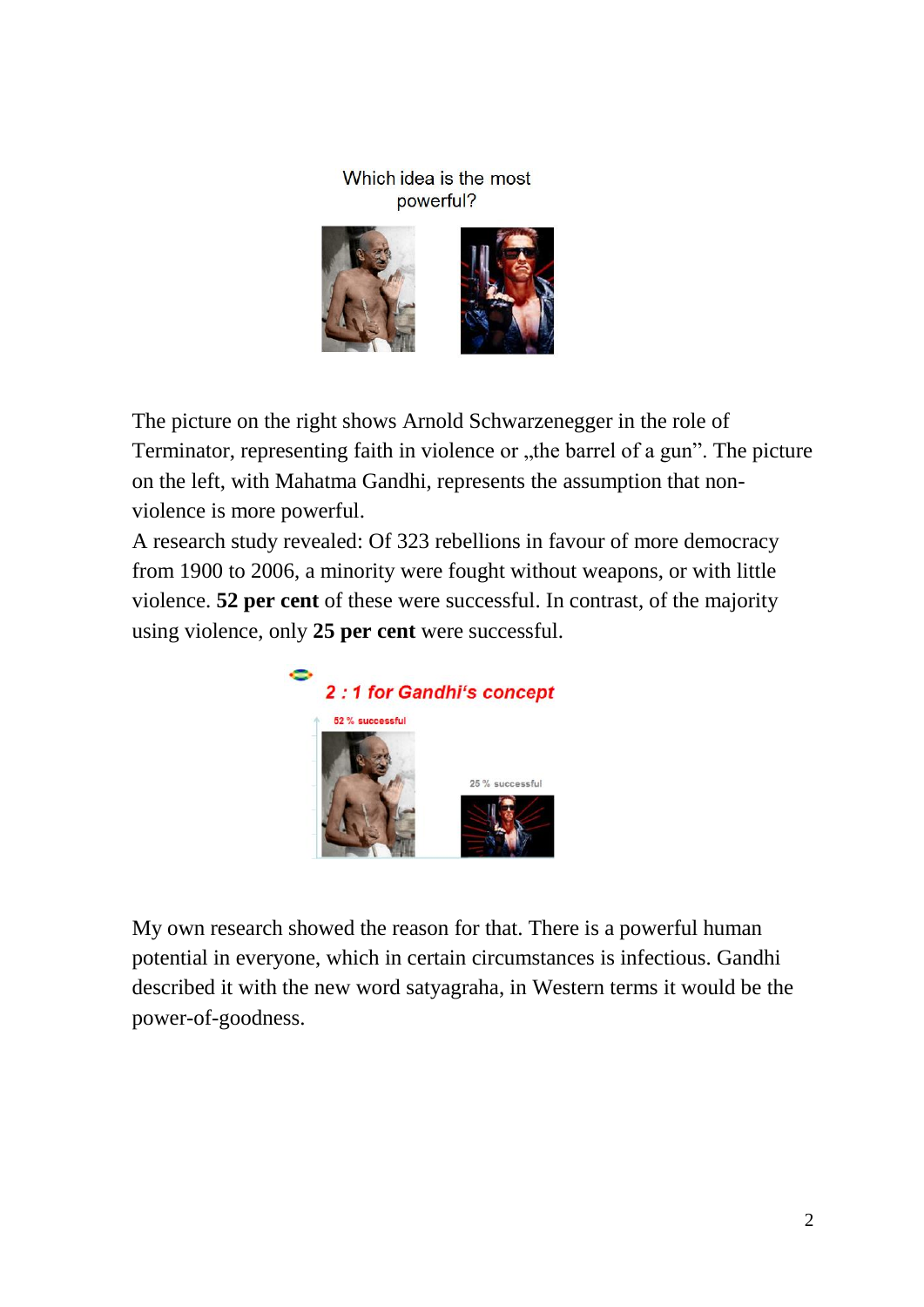

## **Power-of-goodness**

This potential is not only present in political situations, but also in everyday relationships. Sometimes we are made aware of the power-of-goodness when something unexpected happens.

I live in the city of Essen. The following happened in the Underground some years ago in August in the rush hour. In the first carriage two young men were just about to beat up an African. The other passengers were frightened but nobody moved – except a little girl who stepped between the men and the African. She didn't say a word. The men looked stupefied, and made as if to push her to one side, but they didn't touch her. Other people, adults, now moved to intervene. Nobody was hurt. The youths got out at the next station, and everybody was relieved. The African thanked the little girl and the others who had shown their solidarity.

Power-of-goodness is an innate potential of all human beings. We tend to go to meet other people in a spirit of goodwill and fairness. We want to be treated in the same way ourselves. The predisposition to goodwill and fairness does not always get the upper hand. It can however be stimulated, even in people who don't believe they have a conscience.

The Philippine expression for the way of acting inspired by the power-ofgoodness is "offering dignity".

The racist attitude of the men on the Underground was lacking in dignity and at the same time an attack on human dignity. The behaviour of the child was full of dignity. She showed the men up, but at the same time showed them how to behave in a way more worthy of human beings. One might say that the little girl "offered them dignity". Equally, the adults saw there was an acceptable way, one which preserved the dignity of all involved, to remove the threat to the African. The child's behaviour, originating in the power-ofgoodness, was infectious.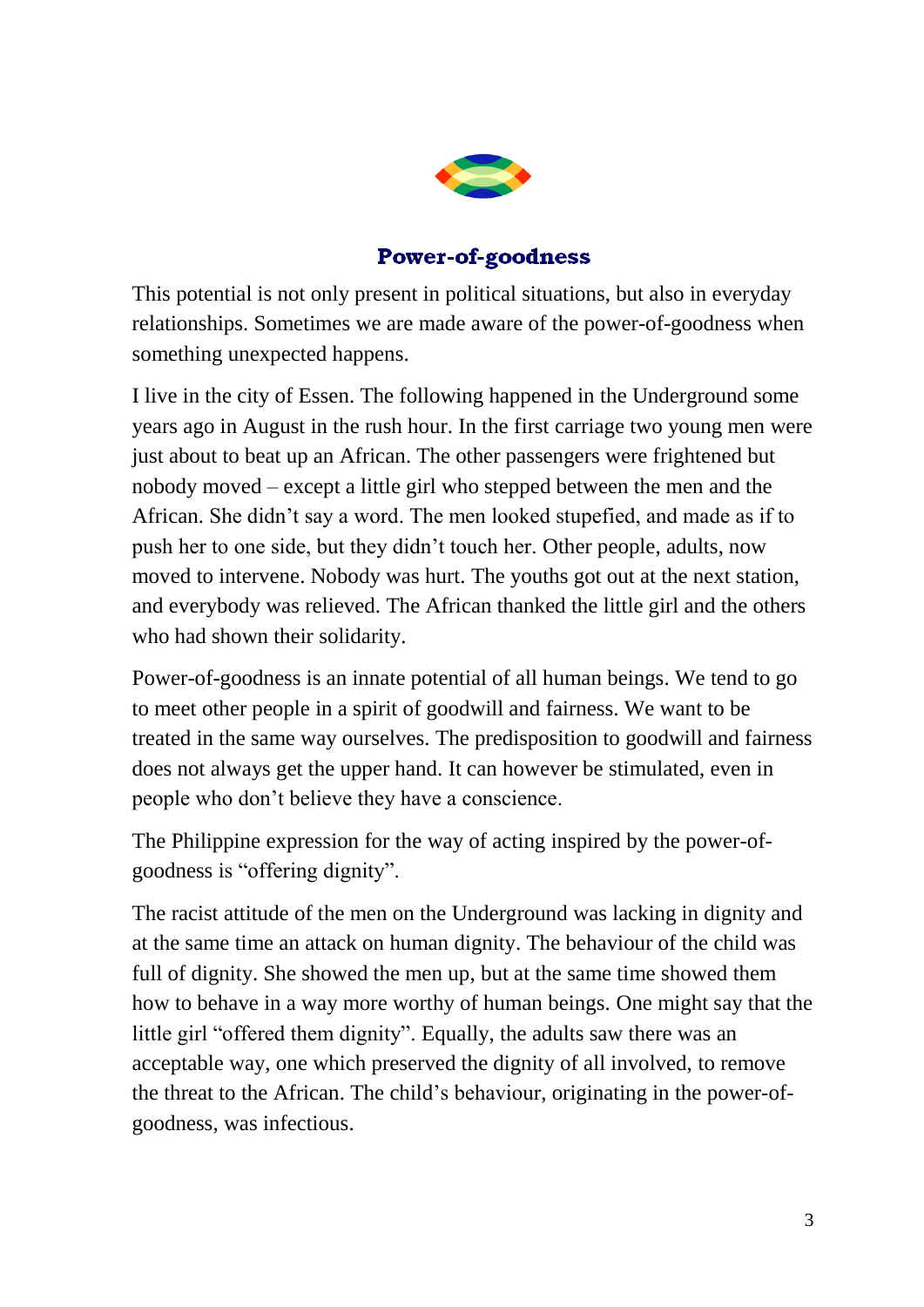Why is "offering dignity" a powerful option for overcoming violence? Because power-of-goodness lies dormant in every one of us. **This energy begins to awake, namely to resonate in us, when we become aware of people who act out of this energy.**

Our own innate predisposition to the power-of-goodness makes us want to do the same, and to become active for more goodwill or more fairness, for more sustainability or more freedom. It depends on other factors whether we let ourselves be influenced to act in the particular situation.

This sort of resonance happened 6 weeks ago, on the  $20<sup>th</sup>$  of August 2013, when Antoinette Tuff.



a bookkeeper at the McNair Elementary School in Decatur, Georgia, USA, was able to avert the attack of a berserk gunman.

A young man armed with an assault rifle forced his way into the office of the school where Antoinette Tuff was working. He fired some shots into the floor, went outside and shot at the police. He came inside again and ordered her to ring the police and tell them that they must either leave or he would shoot at them again. He said he was ready to die. Antoinette Tuff did not react to his threat. When she realized that he was desperate, she bared her heart to him. She told him how a year before she herself had almost committed suicide, but had overcome the crisis. She was able to calm him down. She told him that she loved him, and offered to go with him to protect him when the police came. After they had been talking for half an hour, he put his gun and 500 shots of ammunition aside, lay on the floor with his hands held behind him and waited for the police. Nobody came to harm. Two days later the "Washington Post" and several radio stations reported this miraculous event.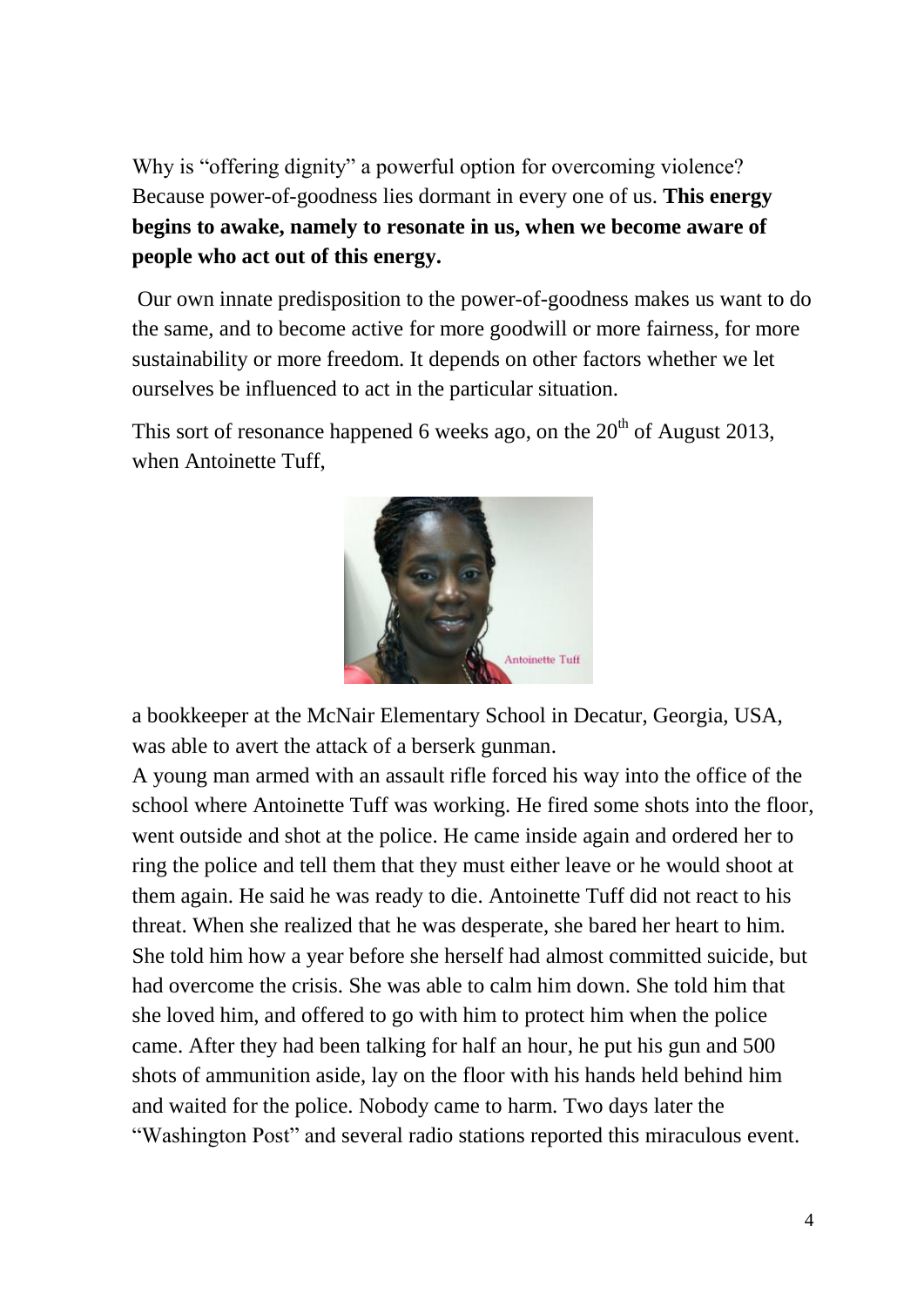The power-of-goodness occurrence in the Underground in Essen was not reported in the press or in any mass medium. If there had been bloodshed, it would probably have been publicised. Events where the power-of-goodness is involved are less newsworthy than violence. They are however at least as important, if not more important. This is something we aren't sufficiently aware of and forget all too easily. We should take such events seriously, wherever they occur or however we hear about them. The power-of-goodness is of paramount importance!



"It is essential that we give space to the love in ourselves and that we allow it to grow", says Hildegard Goss-Mayr, the honorary president of the International Fellowship of Reconciliation.

We can develop our potential for the power-of-goodness. It depends on the image we have of ourselves. We behave towards other people in the same way as we see ourselves. The development which is meant here is a reorientation from an egocentric self-image to one centred on relationships.

What do we understand by an *egocentric* self-image? We believe that everything is centred on ourselves, on me, on my own group, on "our country", our way of life, our football club or whatever social unit we think of as our own.

Relationship-centred self-image:

- 1 being increasingly aware of our relationships with the world around us, and realizing that people and the whole environment, including all those outside our own group, are essential for us and our self-image;
- 2 being strengthened in our own identity;
- 3 not believing that my own point of view is the only true and absolute one, but is relative; somebody who contradicts me might be right.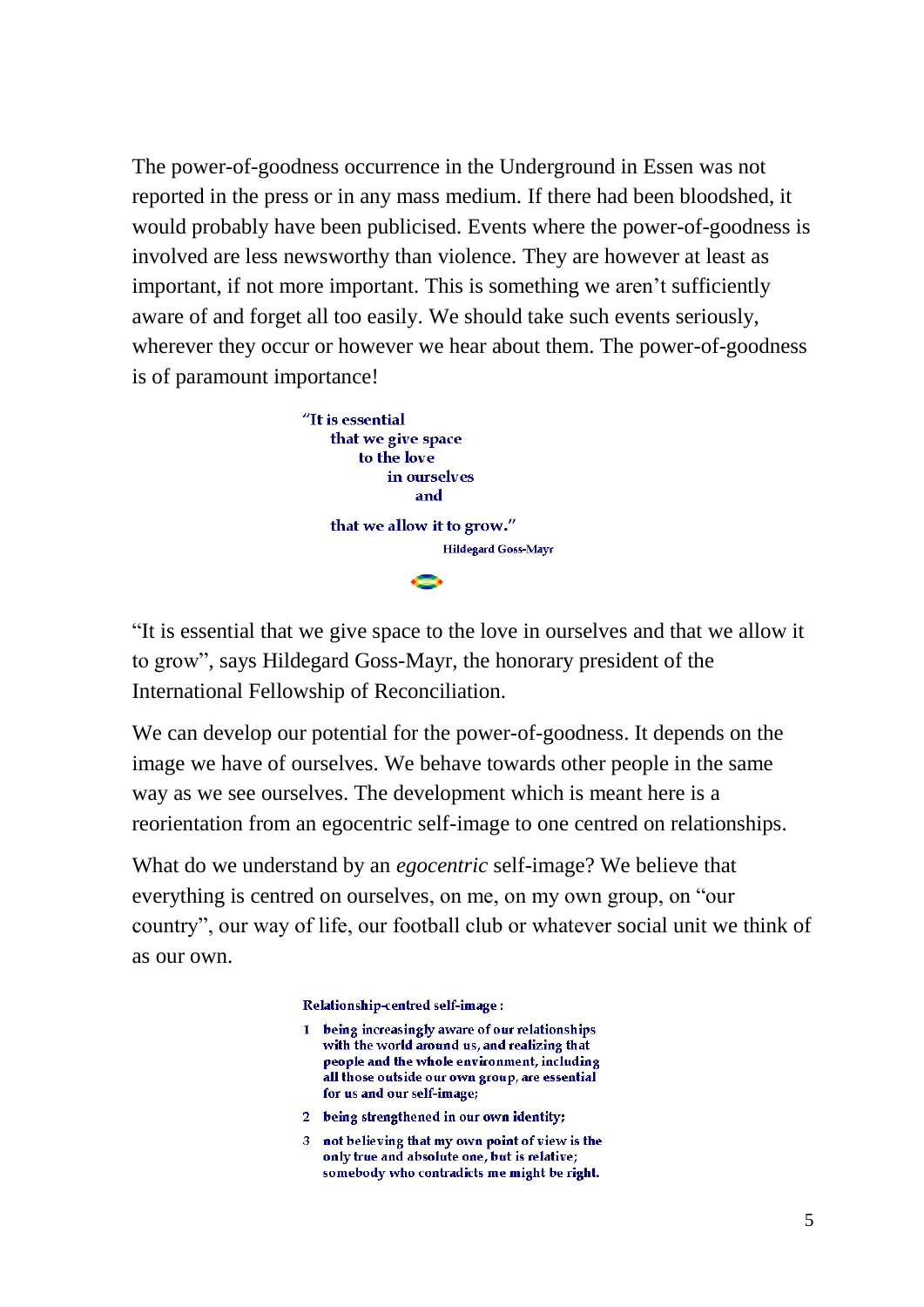A reorientation to a relationship-centred self-image involves:

- being increasingly aware of our relationships with the world around us, and realizing that people and the whole environment, including all those outside our own group, are essential for us and our self-image;

- being strengthened in our own identity;

- not believing that my own point of view is the only true and absolute one, but is relative; somebody who contradicts me might be right.

With this relationship-centred self-image, we can find our place in society more easily, and deal with our own personalities and with other people more satisfactorily.

This reorientation according to the power-of-goodness can be compared to Copernicus's Revolution of the Celestial Spheres. 500 years ago it was believed that the earth was the centre of the universe, and all the educated world was shocked at Copernicus's findings. The principle that everything revolved around the earth was no longer valid. Instead,



"we move along with others on similar pathways in diverse and changing distances and relations."

In this way Copernicus painted a much more appropriate picture of us and our relationship to the universe in which we live.

Copernicus's findings also apply to human relationships in the social context. New ways and possibilities open up. Just as the planets influence each other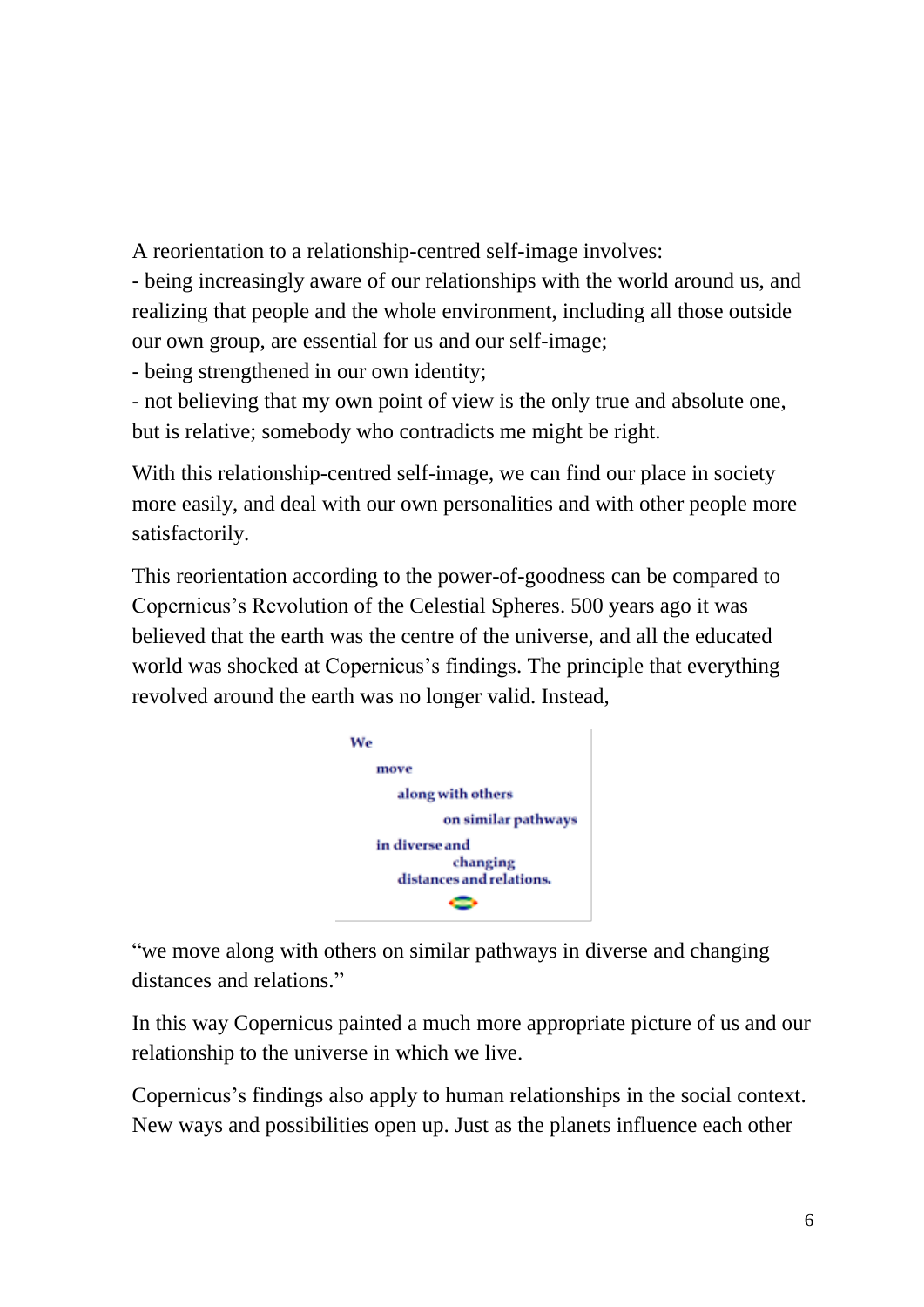through gravitational force, we can influence one another as we travel along similar lines and in ever-changing relationships.

Antoinette Tuff was herself in danger, but she saw that the young man confronting her was also desperately at risk. She joined their two paths, so that he could pick up her magnetism and learn to trust her. She was able to pave the way for him out of the degrading and desperate impasse he was in.

If dignity, respect, goodwill, and fairness determine our actions, this attitude can be transmitted to others, it can be infectious.

This is crucial especially in cases of massive injustice. Social abuses can be remedied, even when powerful key personalities are not prepared to be swayed. It is possible, because those in power are only powerful as long as others obey their orders, or cooperate with them. If their subjects refuse to cooperate, their power crumbles to dust. This is what happened in the "Rosary Revolution" by "people power" in the Philippines in 1986, which had been well-prepared beforehand.

### Men versus tanks

At the beginning of the 1980s, the oppression by the regime of the dictator Marcos was growing at a frightening rate. In 1984, Hildegard Goss-Mayr and her husband Jean Goss, who had worked for reconciliation and non-violent conflict management in a number of political situations, answered a cry for help from members of religious orders in Manila. They explained the powerof-goodness, stressing that commitment to this non-violent path was just as demanding as a commitment to violence. They held seminars for activists who were to disseminate these ideas and the appropriate techniques more widely. A newspaper was founded called "Offering Dignity". Thousands of people were instructed in the techniques of the power-of-goodness. In February 1986, when Marcos announced a false election result, the opposition initiated a boycott of banks supporting Marcos. Parts of Marcos's army disassociated themselves from him and barricaded themselves in a camp. Marcos ordered tank units to recapture the camp, but the civilian population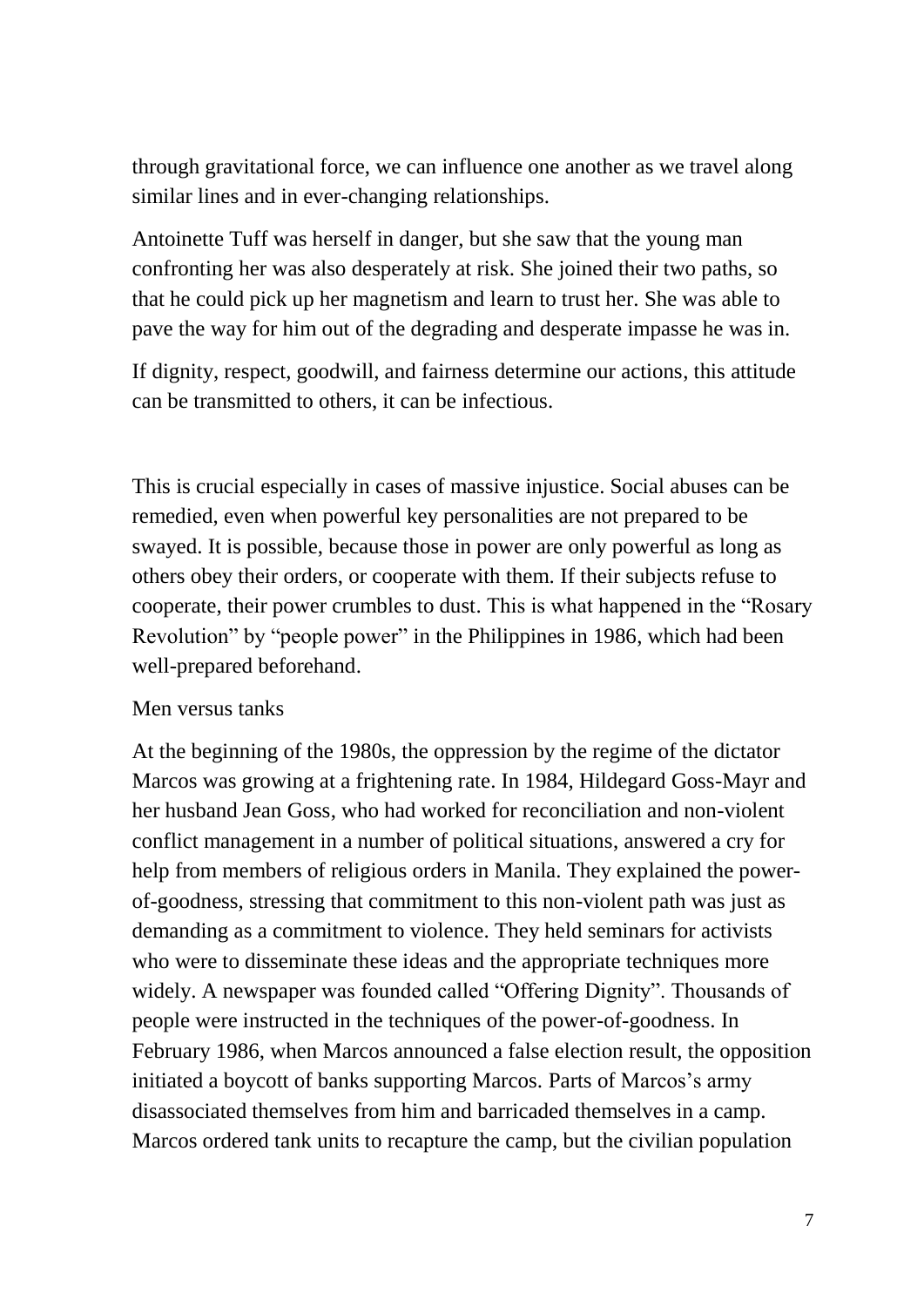

crowded onto the streets and stood, offering bread and flowers, singing and praying, in front of the tanks. The tanks halted. Hours later the tanks left. The dictator's reign was over. After rebel soldiers had promised that Marcos and his family could leave unmolested, he fled the country.

What is stronger: Gun or Gandhi?

Martin Luther King Jr. said: "The ultimate weakness of violence is that it is a descending spiral, begetting the very thing it seeks to destroy. Instead of diminishing evil, it multiplies it. Through violence you murder the hater, but you do not murder hate. In fact, violence merely increases hate… Returning violence to violence multiplies violence, adding deeper darkness to a night already devoid of stars. Darkness cannot drive out darkness, only light can do that. Hate cannot drive out hate, only love can do that."